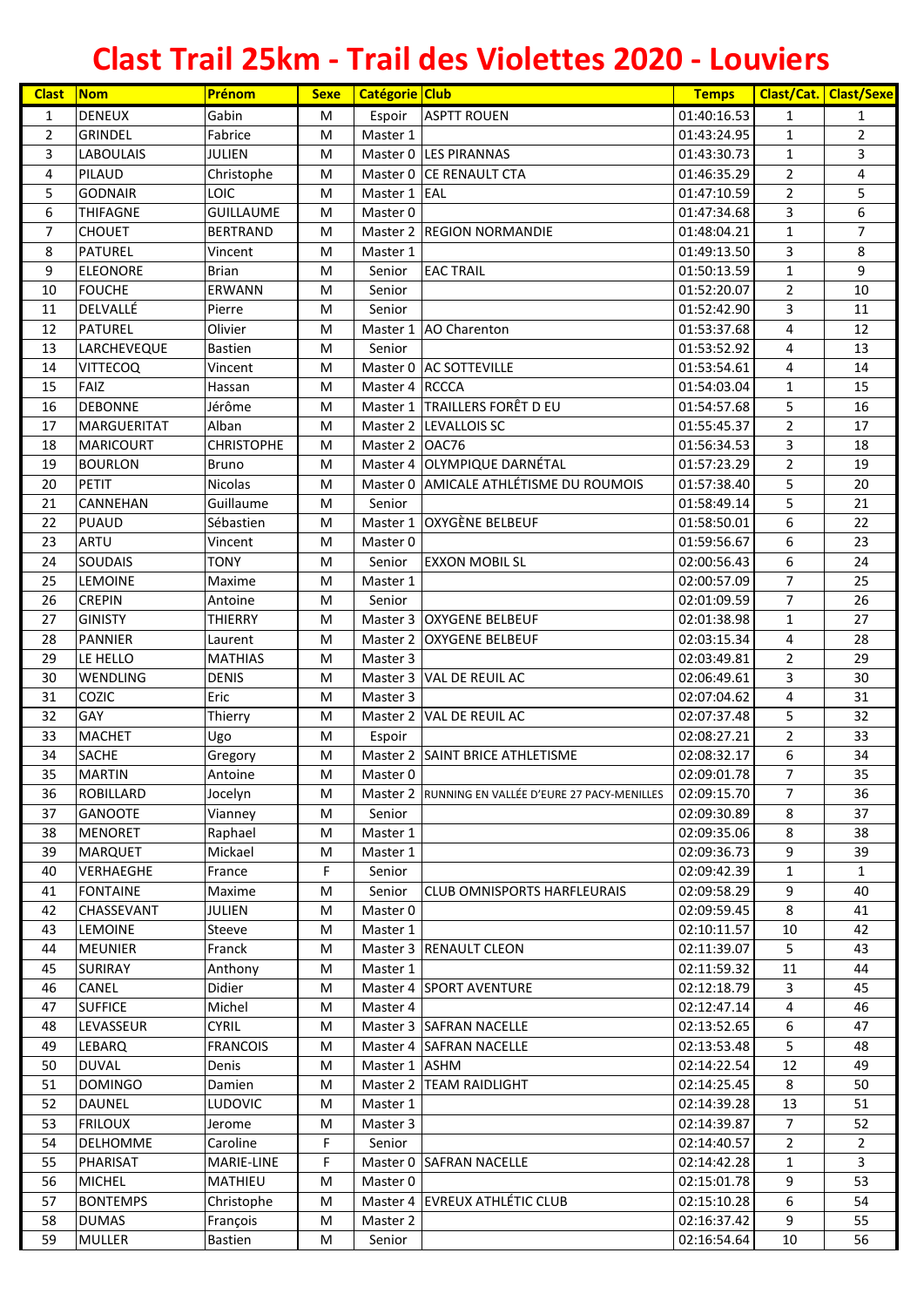| <b>VINCENT</b><br>Blandine<br>F.<br>Master 0 ACB<br>02:17:04.78<br>60<br>$\overline{2}$<br>4<br>F<br>5<br>61<br>AMEZIANE<br>02:17:37.29<br>Virginie<br>Master 2<br>1<br>$\overline{7}$<br>57<br>62<br>Emmanuel<br>M<br>Master 4 ASHM<br>02:18:45.51<br><b>PREVOST</b><br>Cédric<br>63<br>02:19:00.61<br>10<br>58<br><b>MAINIER</b><br>M<br>Master 0<br>59<br>64<br>Christophe<br>10<br><b>BUFFET</b><br>M<br>Master 2<br>02:19:01.34<br>F<br><b>CAC</b><br>6<br>65<br><b>DAGORN</b><br>02:19:33.18<br>3<br>Manon<br>Senior<br>60<br>66<br><b>DAVID</b><br>EAL<br>14<br><b>ROCHER</b><br>M<br>Master 1<br>02:19:33.98<br>67<br><b>BEGOT</b><br>61<br>Vincent<br>M<br>Master 2<br>02:20:23.62<br>11<br>68<br>F<br><b>OXYGÈNE BELBEUF</b><br>$\overline{7}$<br><b>MAUGER</b><br>Anne-Marie<br>Master 4<br>02:20:27.12<br>1<br>62<br>69<br><b>BACHELET</b><br>Dave<br>M<br>Master 1<br>02:20:31.81<br>15<br>63<br>70<br><b>BACHELET</b><br>Martial<br>Master 3<br>02:20:32.39<br>8<br>M<br>71<br>64<br><b>LEFRANCOIS</b><br><b>GUILLAUME</b><br>M<br>Master 2 ASCI IGOVILLE<br>02:20:47.17<br>12<br>72<br>65<br><b>JACQUIER</b><br>Thibaud<br>M<br>Senior<br><b>VAL DE REUIL TRIATHLON</b><br>02:21:29.37<br>11<br>73<br>66<br><b>DARIUS</b><br><b>GUILLAUME</b><br>M<br>Master 0<br>02:21:42.39<br>11<br>74<br>67<br><b>VILAIN</b><br>M<br>02:21:47.36<br>12<br>Sebastien<br>Master 0<br>68<br>75<br>Xavier<br>02:21:56.31<br>13<br>ABRAHAM<br>M<br>Master 2<br>16<br>69<br>76<br>Jean-Luc<br>Master 1 BOA AC<br>02:22:02.32<br><b>GARNIER</b><br>M<br>70<br>77<br>Master 4<br>8<br><b>BRENGARTH</b><br>Frantz<br>M<br>02:23:38.31<br>$71\,$<br>78<br>Sebastien<br>M<br>Master 2 LIB'AIR'TRAIL<br>14<br><b>BARANGER</b><br>02:23:41.43<br>79<br>72<br>Cyrille<br>02:23:51.59<br>13<br><b>DESCHARD</b><br>M<br>Master 0<br>73<br>80<br><b>PLESSIS</b><br>Master 3 OLYMPIQUE DARNÉTAL<br>9<br>Denis<br>M<br>02:23:54.95<br>Olivier<br>74<br>81<br><b>HAUVILLE</b><br><b>ASDR</b><br>14<br>М<br>Master 0<br>02:23:59.23<br>75<br>82<br>THIBAUDEAU<br>Vincent<br>Master 2<br>02:24:08.59<br>15<br>М<br>76<br>83<br><b>BUNEL</b><br>Senior<br>02:24:11.04<br>12<br>Steeve<br>M<br><b>DELPHINE</b><br>F.<br>8<br>84<br>LEVASSEUR<br>Master 1 SAFRAN NACELLE<br>02:24:14.03<br>$\mathbf{1}$<br>9<br>F<br>85<br><b>BAZIRE</b><br>Senior<br>02:24:48.36<br>4<br>Margot<br>F<br>10<br>86<br><b>PETIT</b><br>Sandra<br>SAMEFORME<br>02:25:04.28<br>$\overline{2}$<br>Master 2<br>77<br>87<br><b>MANSUY</b><br>David<br>M<br>16<br>Master 2<br>02:25:27.76<br>9<br>78<br>88<br>LESAULNIER<br>Yves<br>Master 4 OAC76<br>02:25:33.51<br>M<br>Master 1 KMS DE L ESPÉRANCE<br>79<br>89<br>Sébastien<br>17<br><b>HERAMBOURG</b><br>M<br>02:26:10.73<br>80<br>90<br><b>RICHARD</b><br>02:26:18.79<br>18<br>Jean-François<br>M<br>Master 1<br>Guillaume<br>81<br>91<br><b>BOURGEOIS</b><br>M<br>Senior<br>02:26:30.20<br>13<br>92<br><b>LESAGE</b><br>Patrick<br>02:26:46.89<br>82<br>Master 4   VAL DE REUIL TRIATHLON<br>10<br>М<br>93<br>83<br><b>ROLIN</b><br>STEPHANE<br>М<br>02:26:48.45<br>15<br>Master 0<br>94<br>FAIZ<br>02:27:20.17<br>3<br>Hicham<br>Espoir RCCCA<br>84<br>M<br>F<br>02:27:41.48<br>95<br><b>JOSPITRE</b><br><b>JOELLE</b><br>Master 3 SAFRAN NACELLE<br>1<br>11<br><b>TOUTIN</b><br><b>JEROME</b><br>Master 2 EAL<br>02:28:19.65<br>85<br>96<br>17<br>М<br><b>DOUILLET</b><br>Guillaume<br>Master 2 VERNEUIL AC<br>02:28:22.62<br>86<br>97<br>M<br>18<br>02:28:29.32<br>98<br><b>BEAUCHAMP</b><br>Pascal<br>87<br>M<br>Master 3<br>10<br>99<br><b>HERVIEUX</b><br>Gyslain<br>02:28:52.36<br>16<br>88<br>М<br>Master 0<br>89<br>100<br><b>QUILLET</b><br>Rudy<br>02:28:59.40<br>19<br>М<br>Master 1<br>90<br>101<br><b>PICHARD</b><br>Patrice<br>Master 4 CORPE<br>02:29:16.86<br>11<br>M<br>F<br>12<br>102<br><b>QUICRAY</b><br>Nathalie<br>Master 2 OXYGENE BELBEUF<br>02:29:19.56<br>3<br>103<br>PETTIER<br>Arnaud<br>02:29:34.51<br>14<br>91<br>М<br>Senior<br>Guillaume<br>02:29:39.39<br>92<br>104<br><b>JANICAUD</b><br>Master 0<br>17<br>М<br>LAINE<br>02:29:44.64<br>93<br>105<br>Laurent<br>Master 2<br>19<br>M<br><b>LECOUTTEUX</b><br>106<br>Pierre<br>Master 5 EVREUX A.C.<br>02:30:09.46<br>94<br>M<br>$\mathbf{1}$<br>02:30:34.79<br>95<br>107<br><b>SERVIER</b><br>Steve<br>Senior<br>15<br>M<br>02:30:37.61<br>96<br>108<br><b>HACQUARD</b><br>André<br>Master 3 ACA ANDELYS<br>M<br>11<br>F<br>DELAVILLE<br>Master 4 CE RENAULT AUBEVOYE<br>02:30:52.12<br>13<br>109<br>Véronique<br>$\overline{2}$<br><b>DUMOUCHEL</b><br>97<br>110<br>Pascal<br>M<br>Master 3 URBAN RUNNER FRANCE<br>02:31:08.53<br>12<br>98<br><b>GRIMOIN</b><br>Matthieu<br>UN DEFI"POUR ZOE<br>02:32:42.18<br>18<br>111<br>M<br>Master 0<br>99<br>112<br><b>GOMONT</b><br>Anthime<br>02:32:48.70<br>16<br>M<br>Senior<br>02:33:15.65<br>100<br>113<br><b>DESCHAMPS</b><br>Tristan<br>Senior<br>17<br>М<br>114<br>Master 3<br>02:33:27.18<br>101<br><b>GRIMBERT</b><br>Christophe<br>13<br>М<br><b>BUERIA</b><br>F<br>14<br>115<br>Marie<br>Master 3 OXYGENE BELBEUF<br>02:33:54.98<br>$\mathbf{2}$<br>ACKERMANN<br>02:34:06.68<br>102<br>116<br>Benjamin<br>Master 2<br>20<br>М<br>117<br><b>STRAUB</b><br>Antoine<br>02:34:51.18<br>103<br>Senior<br>18<br>M | <b>Clast</b> | Nom            | Prénom | <b>Sexe</b> | <b>Catégorie Club</b> | <b>Temps</b> |    | <b>Clast/Cat. Clast/Sexe</b> |
|-----------------------------------------------------------------------------------------------------------------------------------------------------------------------------------------------------------------------------------------------------------------------------------------------------------------------------------------------------------------------------------------------------------------------------------------------------------------------------------------------------------------------------------------------------------------------------------------------------------------------------------------------------------------------------------------------------------------------------------------------------------------------------------------------------------------------------------------------------------------------------------------------------------------------------------------------------------------------------------------------------------------------------------------------------------------------------------------------------------------------------------------------------------------------------------------------------------------------------------------------------------------------------------------------------------------------------------------------------------------------------------------------------------------------------------------------------------------------------------------------------------------------------------------------------------------------------------------------------------------------------------------------------------------------------------------------------------------------------------------------------------------------------------------------------------------------------------------------------------------------------------------------------------------------------------------------------------------------------------------------------------------------------------------------------------------------------------------------------------------------------------------------------------------------------------------------------------------------------------------------------------------------------------------------------------------------------------------------------------------------------------------------------------------------------------------------------------------------------------------------------------------------------------------------------------------------------------------------------------------------------------------------------------------------------------------------------------------------------------------------------------------------------------------------------------------------------------------------------------------------------------------------------------------------------------------------------------------------------------------------------------------------------------------------------------------------------------------------------------------------------------------------------------------------------------------------------------------------------------------------------------------------------------------------------------------------------------------------------------------------------------------------------------------------------------------------------------------------------------------------------------------------------------------------------------------------------------------------------------------------------------------------------------------------------------------------------------------------------------------------------------------------------------------------------------------------------------------------------------------------------------------------------------------------------------------------------------------------------------------------------------------------------------------------------------------------------------------------------------------------------------------------------------------------------------------------------------------------------------------------------------------------------------------------------------------------------------------------------------------------------------------------------------------------------------------------------------------------------------------------------------------------------------------------------------------------------------------------------------------------------------------------------------------------------------------------------------------------------------------------------------------------------------------------------------------------------------------------------------------------------------------------------------------------------------------------------------------------------------------------------------------------------------------------------------------------------------------------------------------------------------------------------------------------------------------------------------------------------------------------------------|--------------|----------------|--------|-------------|-----------------------|--------------|----|------------------------------|
|                                                                                                                                                                                                                                                                                                                                                                                                                                                                                                                                                                                                                                                                                                                                                                                                                                                                                                                                                                                                                                                                                                                                                                                                                                                                                                                                                                                                                                                                                                                                                                                                                                                                                                                                                                                                                                                                                                                                                                                                                                                                                                                                                                                                                                                                                                                                                                                                                                                                                                                                                                                                                                                                                                                                                                                                                                                                                                                                                                                                                                                                                                                                                                                                                                                                                                                                                                                                                                                                                                                                                                                                                                                                                                                                                                                                                                                                                                                                                                                                                                                                                                                                                                                                                                                                                                                                                                                                                                                                                                                                                                                                                                                                                                                                                                                                                                                                                                                                                                                                                                                                                                                                                                                                                                                           |              |                |        |             |                       |              |    |                              |
|                                                                                                                                                                                                                                                                                                                                                                                                                                                                                                                                                                                                                                                                                                                                                                                                                                                                                                                                                                                                                                                                                                                                                                                                                                                                                                                                                                                                                                                                                                                                                                                                                                                                                                                                                                                                                                                                                                                                                                                                                                                                                                                                                                                                                                                                                                                                                                                                                                                                                                                                                                                                                                                                                                                                                                                                                                                                                                                                                                                                                                                                                                                                                                                                                                                                                                                                                                                                                                                                                                                                                                                                                                                                                                                                                                                                                                                                                                                                                                                                                                                                                                                                                                                                                                                                                                                                                                                                                                                                                                                                                                                                                                                                                                                                                                                                                                                                                                                                                                                                                                                                                                                                                                                                                                                           |              |                |        |             |                       |              |    |                              |
|                                                                                                                                                                                                                                                                                                                                                                                                                                                                                                                                                                                                                                                                                                                                                                                                                                                                                                                                                                                                                                                                                                                                                                                                                                                                                                                                                                                                                                                                                                                                                                                                                                                                                                                                                                                                                                                                                                                                                                                                                                                                                                                                                                                                                                                                                                                                                                                                                                                                                                                                                                                                                                                                                                                                                                                                                                                                                                                                                                                                                                                                                                                                                                                                                                                                                                                                                                                                                                                                                                                                                                                                                                                                                                                                                                                                                                                                                                                                                                                                                                                                                                                                                                                                                                                                                                                                                                                                                                                                                                                                                                                                                                                                                                                                                                                                                                                                                                                                                                                                                                                                                                                                                                                                                                                           |              |                |        |             |                       |              |    |                              |
|                                                                                                                                                                                                                                                                                                                                                                                                                                                                                                                                                                                                                                                                                                                                                                                                                                                                                                                                                                                                                                                                                                                                                                                                                                                                                                                                                                                                                                                                                                                                                                                                                                                                                                                                                                                                                                                                                                                                                                                                                                                                                                                                                                                                                                                                                                                                                                                                                                                                                                                                                                                                                                                                                                                                                                                                                                                                                                                                                                                                                                                                                                                                                                                                                                                                                                                                                                                                                                                                                                                                                                                                                                                                                                                                                                                                                                                                                                                                                                                                                                                                                                                                                                                                                                                                                                                                                                                                                                                                                                                                                                                                                                                                                                                                                                                                                                                                                                                                                                                                                                                                                                                                                                                                                                                           |              |                |        |             |                       |              |    |                              |
|                                                                                                                                                                                                                                                                                                                                                                                                                                                                                                                                                                                                                                                                                                                                                                                                                                                                                                                                                                                                                                                                                                                                                                                                                                                                                                                                                                                                                                                                                                                                                                                                                                                                                                                                                                                                                                                                                                                                                                                                                                                                                                                                                                                                                                                                                                                                                                                                                                                                                                                                                                                                                                                                                                                                                                                                                                                                                                                                                                                                                                                                                                                                                                                                                                                                                                                                                                                                                                                                                                                                                                                                                                                                                                                                                                                                                                                                                                                                                                                                                                                                                                                                                                                                                                                                                                                                                                                                                                                                                                                                                                                                                                                                                                                                                                                                                                                                                                                                                                                                                                                                                                                                                                                                                                                           |              |                |        |             |                       |              |    |                              |
|                                                                                                                                                                                                                                                                                                                                                                                                                                                                                                                                                                                                                                                                                                                                                                                                                                                                                                                                                                                                                                                                                                                                                                                                                                                                                                                                                                                                                                                                                                                                                                                                                                                                                                                                                                                                                                                                                                                                                                                                                                                                                                                                                                                                                                                                                                                                                                                                                                                                                                                                                                                                                                                                                                                                                                                                                                                                                                                                                                                                                                                                                                                                                                                                                                                                                                                                                                                                                                                                                                                                                                                                                                                                                                                                                                                                                                                                                                                                                                                                                                                                                                                                                                                                                                                                                                                                                                                                                                                                                                                                                                                                                                                                                                                                                                                                                                                                                                                                                                                                                                                                                                                                                                                                                                                           |              |                |        |             |                       |              |    |                              |
|                                                                                                                                                                                                                                                                                                                                                                                                                                                                                                                                                                                                                                                                                                                                                                                                                                                                                                                                                                                                                                                                                                                                                                                                                                                                                                                                                                                                                                                                                                                                                                                                                                                                                                                                                                                                                                                                                                                                                                                                                                                                                                                                                                                                                                                                                                                                                                                                                                                                                                                                                                                                                                                                                                                                                                                                                                                                                                                                                                                                                                                                                                                                                                                                                                                                                                                                                                                                                                                                                                                                                                                                                                                                                                                                                                                                                                                                                                                                                                                                                                                                                                                                                                                                                                                                                                                                                                                                                                                                                                                                                                                                                                                                                                                                                                                                                                                                                                                                                                                                                                                                                                                                                                                                                                                           |              |                |        |             |                       |              |    |                              |
|                                                                                                                                                                                                                                                                                                                                                                                                                                                                                                                                                                                                                                                                                                                                                                                                                                                                                                                                                                                                                                                                                                                                                                                                                                                                                                                                                                                                                                                                                                                                                                                                                                                                                                                                                                                                                                                                                                                                                                                                                                                                                                                                                                                                                                                                                                                                                                                                                                                                                                                                                                                                                                                                                                                                                                                                                                                                                                                                                                                                                                                                                                                                                                                                                                                                                                                                                                                                                                                                                                                                                                                                                                                                                                                                                                                                                                                                                                                                                                                                                                                                                                                                                                                                                                                                                                                                                                                                                                                                                                                                                                                                                                                                                                                                                                                                                                                                                                                                                                                                                                                                                                                                                                                                                                                           |              |                |        |             |                       |              |    |                              |
|                                                                                                                                                                                                                                                                                                                                                                                                                                                                                                                                                                                                                                                                                                                                                                                                                                                                                                                                                                                                                                                                                                                                                                                                                                                                                                                                                                                                                                                                                                                                                                                                                                                                                                                                                                                                                                                                                                                                                                                                                                                                                                                                                                                                                                                                                                                                                                                                                                                                                                                                                                                                                                                                                                                                                                                                                                                                                                                                                                                                                                                                                                                                                                                                                                                                                                                                                                                                                                                                                                                                                                                                                                                                                                                                                                                                                                                                                                                                                                                                                                                                                                                                                                                                                                                                                                                                                                                                                                                                                                                                                                                                                                                                                                                                                                                                                                                                                                                                                                                                                                                                                                                                                                                                                                                           |              |                |        |             |                       |              |    |                              |
|                                                                                                                                                                                                                                                                                                                                                                                                                                                                                                                                                                                                                                                                                                                                                                                                                                                                                                                                                                                                                                                                                                                                                                                                                                                                                                                                                                                                                                                                                                                                                                                                                                                                                                                                                                                                                                                                                                                                                                                                                                                                                                                                                                                                                                                                                                                                                                                                                                                                                                                                                                                                                                                                                                                                                                                                                                                                                                                                                                                                                                                                                                                                                                                                                                                                                                                                                                                                                                                                                                                                                                                                                                                                                                                                                                                                                                                                                                                                                                                                                                                                                                                                                                                                                                                                                                                                                                                                                                                                                                                                                                                                                                                                                                                                                                                                                                                                                                                                                                                                                                                                                                                                                                                                                                                           |              |                |        |             |                       |              |    |                              |
|                                                                                                                                                                                                                                                                                                                                                                                                                                                                                                                                                                                                                                                                                                                                                                                                                                                                                                                                                                                                                                                                                                                                                                                                                                                                                                                                                                                                                                                                                                                                                                                                                                                                                                                                                                                                                                                                                                                                                                                                                                                                                                                                                                                                                                                                                                                                                                                                                                                                                                                                                                                                                                                                                                                                                                                                                                                                                                                                                                                                                                                                                                                                                                                                                                                                                                                                                                                                                                                                                                                                                                                                                                                                                                                                                                                                                                                                                                                                                                                                                                                                                                                                                                                                                                                                                                                                                                                                                                                                                                                                                                                                                                                                                                                                                                                                                                                                                                                                                                                                                                                                                                                                                                                                                                                           |              |                |        |             |                       |              |    |                              |
|                                                                                                                                                                                                                                                                                                                                                                                                                                                                                                                                                                                                                                                                                                                                                                                                                                                                                                                                                                                                                                                                                                                                                                                                                                                                                                                                                                                                                                                                                                                                                                                                                                                                                                                                                                                                                                                                                                                                                                                                                                                                                                                                                                                                                                                                                                                                                                                                                                                                                                                                                                                                                                                                                                                                                                                                                                                                                                                                                                                                                                                                                                                                                                                                                                                                                                                                                                                                                                                                                                                                                                                                                                                                                                                                                                                                                                                                                                                                                                                                                                                                                                                                                                                                                                                                                                                                                                                                                                                                                                                                                                                                                                                                                                                                                                                                                                                                                                                                                                                                                                                                                                                                                                                                                                                           |              |                |        |             |                       |              |    |                              |
|                                                                                                                                                                                                                                                                                                                                                                                                                                                                                                                                                                                                                                                                                                                                                                                                                                                                                                                                                                                                                                                                                                                                                                                                                                                                                                                                                                                                                                                                                                                                                                                                                                                                                                                                                                                                                                                                                                                                                                                                                                                                                                                                                                                                                                                                                                                                                                                                                                                                                                                                                                                                                                                                                                                                                                                                                                                                                                                                                                                                                                                                                                                                                                                                                                                                                                                                                                                                                                                                                                                                                                                                                                                                                                                                                                                                                                                                                                                                                                                                                                                                                                                                                                                                                                                                                                                                                                                                                                                                                                                                                                                                                                                                                                                                                                                                                                                                                                                                                                                                                                                                                                                                                                                                                                                           |              |                |        |             |                       |              |    |                              |
|                                                                                                                                                                                                                                                                                                                                                                                                                                                                                                                                                                                                                                                                                                                                                                                                                                                                                                                                                                                                                                                                                                                                                                                                                                                                                                                                                                                                                                                                                                                                                                                                                                                                                                                                                                                                                                                                                                                                                                                                                                                                                                                                                                                                                                                                                                                                                                                                                                                                                                                                                                                                                                                                                                                                                                                                                                                                                                                                                                                                                                                                                                                                                                                                                                                                                                                                                                                                                                                                                                                                                                                                                                                                                                                                                                                                                                                                                                                                                                                                                                                                                                                                                                                                                                                                                                                                                                                                                                                                                                                                                                                                                                                                                                                                                                                                                                                                                                                                                                                                                                                                                                                                                                                                                                                           |              |                |        |             |                       |              |    |                              |
|                                                                                                                                                                                                                                                                                                                                                                                                                                                                                                                                                                                                                                                                                                                                                                                                                                                                                                                                                                                                                                                                                                                                                                                                                                                                                                                                                                                                                                                                                                                                                                                                                                                                                                                                                                                                                                                                                                                                                                                                                                                                                                                                                                                                                                                                                                                                                                                                                                                                                                                                                                                                                                                                                                                                                                                                                                                                                                                                                                                                                                                                                                                                                                                                                                                                                                                                                                                                                                                                                                                                                                                                                                                                                                                                                                                                                                                                                                                                                                                                                                                                                                                                                                                                                                                                                                                                                                                                                                                                                                                                                                                                                                                                                                                                                                                                                                                                                                                                                                                                                                                                                                                                                                                                                                                           |              |                |        |             |                       |              |    |                              |
|                                                                                                                                                                                                                                                                                                                                                                                                                                                                                                                                                                                                                                                                                                                                                                                                                                                                                                                                                                                                                                                                                                                                                                                                                                                                                                                                                                                                                                                                                                                                                                                                                                                                                                                                                                                                                                                                                                                                                                                                                                                                                                                                                                                                                                                                                                                                                                                                                                                                                                                                                                                                                                                                                                                                                                                                                                                                                                                                                                                                                                                                                                                                                                                                                                                                                                                                                                                                                                                                                                                                                                                                                                                                                                                                                                                                                                                                                                                                                                                                                                                                                                                                                                                                                                                                                                                                                                                                                                                                                                                                                                                                                                                                                                                                                                                                                                                                                                                                                                                                                                                                                                                                                                                                                                                           |              |                |        |             |                       |              |    |                              |
|                                                                                                                                                                                                                                                                                                                                                                                                                                                                                                                                                                                                                                                                                                                                                                                                                                                                                                                                                                                                                                                                                                                                                                                                                                                                                                                                                                                                                                                                                                                                                                                                                                                                                                                                                                                                                                                                                                                                                                                                                                                                                                                                                                                                                                                                                                                                                                                                                                                                                                                                                                                                                                                                                                                                                                                                                                                                                                                                                                                                                                                                                                                                                                                                                                                                                                                                                                                                                                                                                                                                                                                                                                                                                                                                                                                                                                                                                                                                                                                                                                                                                                                                                                                                                                                                                                                                                                                                                                                                                                                                                                                                                                                                                                                                                                                                                                                                                                                                                                                                                                                                                                                                                                                                                                                           |              |                |        |             |                       |              |    |                              |
|                                                                                                                                                                                                                                                                                                                                                                                                                                                                                                                                                                                                                                                                                                                                                                                                                                                                                                                                                                                                                                                                                                                                                                                                                                                                                                                                                                                                                                                                                                                                                                                                                                                                                                                                                                                                                                                                                                                                                                                                                                                                                                                                                                                                                                                                                                                                                                                                                                                                                                                                                                                                                                                                                                                                                                                                                                                                                                                                                                                                                                                                                                                                                                                                                                                                                                                                                                                                                                                                                                                                                                                                                                                                                                                                                                                                                                                                                                                                                                                                                                                                                                                                                                                                                                                                                                                                                                                                                                                                                                                                                                                                                                                                                                                                                                                                                                                                                                                                                                                                                                                                                                                                                                                                                                                           |              |                |        |             |                       |              |    |                              |
|                                                                                                                                                                                                                                                                                                                                                                                                                                                                                                                                                                                                                                                                                                                                                                                                                                                                                                                                                                                                                                                                                                                                                                                                                                                                                                                                                                                                                                                                                                                                                                                                                                                                                                                                                                                                                                                                                                                                                                                                                                                                                                                                                                                                                                                                                                                                                                                                                                                                                                                                                                                                                                                                                                                                                                                                                                                                                                                                                                                                                                                                                                                                                                                                                                                                                                                                                                                                                                                                                                                                                                                                                                                                                                                                                                                                                                                                                                                                                                                                                                                                                                                                                                                                                                                                                                                                                                                                                                                                                                                                                                                                                                                                                                                                                                                                                                                                                                                                                                                                                                                                                                                                                                                                                                                           |              |                |        |             |                       |              |    |                              |
|                                                                                                                                                                                                                                                                                                                                                                                                                                                                                                                                                                                                                                                                                                                                                                                                                                                                                                                                                                                                                                                                                                                                                                                                                                                                                                                                                                                                                                                                                                                                                                                                                                                                                                                                                                                                                                                                                                                                                                                                                                                                                                                                                                                                                                                                                                                                                                                                                                                                                                                                                                                                                                                                                                                                                                                                                                                                                                                                                                                                                                                                                                                                                                                                                                                                                                                                                                                                                                                                                                                                                                                                                                                                                                                                                                                                                                                                                                                                                                                                                                                                                                                                                                                                                                                                                                                                                                                                                                                                                                                                                                                                                                                                                                                                                                                                                                                                                                                                                                                                                                                                                                                                                                                                                                                           |              |                |        |             |                       |              |    |                              |
|                                                                                                                                                                                                                                                                                                                                                                                                                                                                                                                                                                                                                                                                                                                                                                                                                                                                                                                                                                                                                                                                                                                                                                                                                                                                                                                                                                                                                                                                                                                                                                                                                                                                                                                                                                                                                                                                                                                                                                                                                                                                                                                                                                                                                                                                                                                                                                                                                                                                                                                                                                                                                                                                                                                                                                                                                                                                                                                                                                                                                                                                                                                                                                                                                                                                                                                                                                                                                                                                                                                                                                                                                                                                                                                                                                                                                                                                                                                                                                                                                                                                                                                                                                                                                                                                                                                                                                                                                                                                                                                                                                                                                                                                                                                                                                                                                                                                                                                                                                                                                                                                                                                                                                                                                                                           |              |                |        |             |                       |              |    |                              |
|                                                                                                                                                                                                                                                                                                                                                                                                                                                                                                                                                                                                                                                                                                                                                                                                                                                                                                                                                                                                                                                                                                                                                                                                                                                                                                                                                                                                                                                                                                                                                                                                                                                                                                                                                                                                                                                                                                                                                                                                                                                                                                                                                                                                                                                                                                                                                                                                                                                                                                                                                                                                                                                                                                                                                                                                                                                                                                                                                                                                                                                                                                                                                                                                                                                                                                                                                                                                                                                                                                                                                                                                                                                                                                                                                                                                                                                                                                                                                                                                                                                                                                                                                                                                                                                                                                                                                                                                                                                                                                                                                                                                                                                                                                                                                                                                                                                                                                                                                                                                                                                                                                                                                                                                                                                           |              |                |        |             |                       |              |    |                              |
|                                                                                                                                                                                                                                                                                                                                                                                                                                                                                                                                                                                                                                                                                                                                                                                                                                                                                                                                                                                                                                                                                                                                                                                                                                                                                                                                                                                                                                                                                                                                                                                                                                                                                                                                                                                                                                                                                                                                                                                                                                                                                                                                                                                                                                                                                                                                                                                                                                                                                                                                                                                                                                                                                                                                                                                                                                                                                                                                                                                                                                                                                                                                                                                                                                                                                                                                                                                                                                                                                                                                                                                                                                                                                                                                                                                                                                                                                                                                                                                                                                                                                                                                                                                                                                                                                                                                                                                                                                                                                                                                                                                                                                                                                                                                                                                                                                                                                                                                                                                                                                                                                                                                                                                                                                                           |              |                |        |             |                       |              |    |                              |
|                                                                                                                                                                                                                                                                                                                                                                                                                                                                                                                                                                                                                                                                                                                                                                                                                                                                                                                                                                                                                                                                                                                                                                                                                                                                                                                                                                                                                                                                                                                                                                                                                                                                                                                                                                                                                                                                                                                                                                                                                                                                                                                                                                                                                                                                                                                                                                                                                                                                                                                                                                                                                                                                                                                                                                                                                                                                                                                                                                                                                                                                                                                                                                                                                                                                                                                                                                                                                                                                                                                                                                                                                                                                                                                                                                                                                                                                                                                                                                                                                                                                                                                                                                                                                                                                                                                                                                                                                                                                                                                                                                                                                                                                                                                                                                                                                                                                                                                                                                                                                                                                                                                                                                                                                                                           |              |                |        |             |                       |              |    |                              |
|                                                                                                                                                                                                                                                                                                                                                                                                                                                                                                                                                                                                                                                                                                                                                                                                                                                                                                                                                                                                                                                                                                                                                                                                                                                                                                                                                                                                                                                                                                                                                                                                                                                                                                                                                                                                                                                                                                                                                                                                                                                                                                                                                                                                                                                                                                                                                                                                                                                                                                                                                                                                                                                                                                                                                                                                                                                                                                                                                                                                                                                                                                                                                                                                                                                                                                                                                                                                                                                                                                                                                                                                                                                                                                                                                                                                                                                                                                                                                                                                                                                                                                                                                                                                                                                                                                                                                                                                                                                                                                                                                                                                                                                                                                                                                                                                                                                                                                                                                                                                                                                                                                                                                                                                                                                           |              |                |        |             |                       |              |    |                              |
|                                                                                                                                                                                                                                                                                                                                                                                                                                                                                                                                                                                                                                                                                                                                                                                                                                                                                                                                                                                                                                                                                                                                                                                                                                                                                                                                                                                                                                                                                                                                                                                                                                                                                                                                                                                                                                                                                                                                                                                                                                                                                                                                                                                                                                                                                                                                                                                                                                                                                                                                                                                                                                                                                                                                                                                                                                                                                                                                                                                                                                                                                                                                                                                                                                                                                                                                                                                                                                                                                                                                                                                                                                                                                                                                                                                                                                                                                                                                                                                                                                                                                                                                                                                                                                                                                                                                                                                                                                                                                                                                                                                                                                                                                                                                                                                                                                                                                                                                                                                                                                                                                                                                                                                                                                                           |              |                |        |             |                       |              |    |                              |
|                                                                                                                                                                                                                                                                                                                                                                                                                                                                                                                                                                                                                                                                                                                                                                                                                                                                                                                                                                                                                                                                                                                                                                                                                                                                                                                                                                                                                                                                                                                                                                                                                                                                                                                                                                                                                                                                                                                                                                                                                                                                                                                                                                                                                                                                                                                                                                                                                                                                                                                                                                                                                                                                                                                                                                                                                                                                                                                                                                                                                                                                                                                                                                                                                                                                                                                                                                                                                                                                                                                                                                                                                                                                                                                                                                                                                                                                                                                                                                                                                                                                                                                                                                                                                                                                                                                                                                                                                                                                                                                                                                                                                                                                                                                                                                                                                                                                                                                                                                                                                                                                                                                                                                                                                                                           |              |                |        |             |                       |              |    |                              |
|                                                                                                                                                                                                                                                                                                                                                                                                                                                                                                                                                                                                                                                                                                                                                                                                                                                                                                                                                                                                                                                                                                                                                                                                                                                                                                                                                                                                                                                                                                                                                                                                                                                                                                                                                                                                                                                                                                                                                                                                                                                                                                                                                                                                                                                                                                                                                                                                                                                                                                                                                                                                                                                                                                                                                                                                                                                                                                                                                                                                                                                                                                                                                                                                                                                                                                                                                                                                                                                                                                                                                                                                                                                                                                                                                                                                                                                                                                                                                                                                                                                                                                                                                                                                                                                                                                                                                                                                                                                                                                                                                                                                                                                                                                                                                                                                                                                                                                                                                                                                                                                                                                                                                                                                                                                           |              |                |        |             |                       |              |    |                              |
|                                                                                                                                                                                                                                                                                                                                                                                                                                                                                                                                                                                                                                                                                                                                                                                                                                                                                                                                                                                                                                                                                                                                                                                                                                                                                                                                                                                                                                                                                                                                                                                                                                                                                                                                                                                                                                                                                                                                                                                                                                                                                                                                                                                                                                                                                                                                                                                                                                                                                                                                                                                                                                                                                                                                                                                                                                                                                                                                                                                                                                                                                                                                                                                                                                                                                                                                                                                                                                                                                                                                                                                                                                                                                                                                                                                                                                                                                                                                                                                                                                                                                                                                                                                                                                                                                                                                                                                                                                                                                                                                                                                                                                                                                                                                                                                                                                                                                                                                                                                                                                                                                                                                                                                                                                                           |              |                |        |             |                       |              |    |                              |
|                                                                                                                                                                                                                                                                                                                                                                                                                                                                                                                                                                                                                                                                                                                                                                                                                                                                                                                                                                                                                                                                                                                                                                                                                                                                                                                                                                                                                                                                                                                                                                                                                                                                                                                                                                                                                                                                                                                                                                                                                                                                                                                                                                                                                                                                                                                                                                                                                                                                                                                                                                                                                                                                                                                                                                                                                                                                                                                                                                                                                                                                                                                                                                                                                                                                                                                                                                                                                                                                                                                                                                                                                                                                                                                                                                                                                                                                                                                                                                                                                                                                                                                                                                                                                                                                                                                                                                                                                                                                                                                                                                                                                                                                                                                                                                                                                                                                                                                                                                                                                                                                                                                                                                                                                                                           |              |                |        |             |                       |              |    |                              |
|                                                                                                                                                                                                                                                                                                                                                                                                                                                                                                                                                                                                                                                                                                                                                                                                                                                                                                                                                                                                                                                                                                                                                                                                                                                                                                                                                                                                                                                                                                                                                                                                                                                                                                                                                                                                                                                                                                                                                                                                                                                                                                                                                                                                                                                                                                                                                                                                                                                                                                                                                                                                                                                                                                                                                                                                                                                                                                                                                                                                                                                                                                                                                                                                                                                                                                                                                                                                                                                                                                                                                                                                                                                                                                                                                                                                                                                                                                                                                                                                                                                                                                                                                                                                                                                                                                                                                                                                                                                                                                                                                                                                                                                                                                                                                                                                                                                                                                                                                                                                                                                                                                                                                                                                                                                           |              |                |        |             |                       |              |    |                              |
|                                                                                                                                                                                                                                                                                                                                                                                                                                                                                                                                                                                                                                                                                                                                                                                                                                                                                                                                                                                                                                                                                                                                                                                                                                                                                                                                                                                                                                                                                                                                                                                                                                                                                                                                                                                                                                                                                                                                                                                                                                                                                                                                                                                                                                                                                                                                                                                                                                                                                                                                                                                                                                                                                                                                                                                                                                                                                                                                                                                                                                                                                                                                                                                                                                                                                                                                                                                                                                                                                                                                                                                                                                                                                                                                                                                                                                                                                                                                                                                                                                                                                                                                                                                                                                                                                                                                                                                                                                                                                                                                                                                                                                                                                                                                                                                                                                                                                                                                                                                                                                                                                                                                                                                                                                                           |              |                |        |             |                       |              |    |                              |
|                                                                                                                                                                                                                                                                                                                                                                                                                                                                                                                                                                                                                                                                                                                                                                                                                                                                                                                                                                                                                                                                                                                                                                                                                                                                                                                                                                                                                                                                                                                                                                                                                                                                                                                                                                                                                                                                                                                                                                                                                                                                                                                                                                                                                                                                                                                                                                                                                                                                                                                                                                                                                                                                                                                                                                                                                                                                                                                                                                                                                                                                                                                                                                                                                                                                                                                                                                                                                                                                                                                                                                                                                                                                                                                                                                                                                                                                                                                                                                                                                                                                                                                                                                                                                                                                                                                                                                                                                                                                                                                                                                                                                                                                                                                                                                                                                                                                                                                                                                                                                                                                                                                                                                                                                                                           |              |                |        |             |                       |              |    |                              |
|                                                                                                                                                                                                                                                                                                                                                                                                                                                                                                                                                                                                                                                                                                                                                                                                                                                                                                                                                                                                                                                                                                                                                                                                                                                                                                                                                                                                                                                                                                                                                                                                                                                                                                                                                                                                                                                                                                                                                                                                                                                                                                                                                                                                                                                                                                                                                                                                                                                                                                                                                                                                                                                                                                                                                                                                                                                                                                                                                                                                                                                                                                                                                                                                                                                                                                                                                                                                                                                                                                                                                                                                                                                                                                                                                                                                                                                                                                                                                                                                                                                                                                                                                                                                                                                                                                                                                                                                                                                                                                                                                                                                                                                                                                                                                                                                                                                                                                                                                                                                                                                                                                                                                                                                                                                           |              |                |        |             |                       |              |    |                              |
|                                                                                                                                                                                                                                                                                                                                                                                                                                                                                                                                                                                                                                                                                                                                                                                                                                                                                                                                                                                                                                                                                                                                                                                                                                                                                                                                                                                                                                                                                                                                                                                                                                                                                                                                                                                                                                                                                                                                                                                                                                                                                                                                                                                                                                                                                                                                                                                                                                                                                                                                                                                                                                                                                                                                                                                                                                                                                                                                                                                                                                                                                                                                                                                                                                                                                                                                                                                                                                                                                                                                                                                                                                                                                                                                                                                                                                                                                                                                                                                                                                                                                                                                                                                                                                                                                                                                                                                                                                                                                                                                                                                                                                                                                                                                                                                                                                                                                                                                                                                                                                                                                                                                                                                                                                                           |              |                |        |             |                       |              |    |                              |
|                                                                                                                                                                                                                                                                                                                                                                                                                                                                                                                                                                                                                                                                                                                                                                                                                                                                                                                                                                                                                                                                                                                                                                                                                                                                                                                                                                                                                                                                                                                                                                                                                                                                                                                                                                                                                                                                                                                                                                                                                                                                                                                                                                                                                                                                                                                                                                                                                                                                                                                                                                                                                                                                                                                                                                                                                                                                                                                                                                                                                                                                                                                                                                                                                                                                                                                                                                                                                                                                                                                                                                                                                                                                                                                                                                                                                                                                                                                                                                                                                                                                                                                                                                                                                                                                                                                                                                                                                                                                                                                                                                                                                                                                                                                                                                                                                                                                                                                                                                                                                                                                                                                                                                                                                                                           |              |                |        |             |                       |              |    |                              |
|                                                                                                                                                                                                                                                                                                                                                                                                                                                                                                                                                                                                                                                                                                                                                                                                                                                                                                                                                                                                                                                                                                                                                                                                                                                                                                                                                                                                                                                                                                                                                                                                                                                                                                                                                                                                                                                                                                                                                                                                                                                                                                                                                                                                                                                                                                                                                                                                                                                                                                                                                                                                                                                                                                                                                                                                                                                                                                                                                                                                                                                                                                                                                                                                                                                                                                                                                                                                                                                                                                                                                                                                                                                                                                                                                                                                                                                                                                                                                                                                                                                                                                                                                                                                                                                                                                                                                                                                                                                                                                                                                                                                                                                                                                                                                                                                                                                                                                                                                                                                                                                                                                                                                                                                                                                           |              |                |        |             |                       |              |    |                              |
|                                                                                                                                                                                                                                                                                                                                                                                                                                                                                                                                                                                                                                                                                                                                                                                                                                                                                                                                                                                                                                                                                                                                                                                                                                                                                                                                                                                                                                                                                                                                                                                                                                                                                                                                                                                                                                                                                                                                                                                                                                                                                                                                                                                                                                                                                                                                                                                                                                                                                                                                                                                                                                                                                                                                                                                                                                                                                                                                                                                                                                                                                                                                                                                                                                                                                                                                                                                                                                                                                                                                                                                                                                                                                                                                                                                                                                                                                                                                                                                                                                                                                                                                                                                                                                                                                                                                                                                                                                                                                                                                                                                                                                                                                                                                                                                                                                                                                                                                                                                                                                                                                                                                                                                                                                                           |              |                |        |             |                       |              |    |                              |
|                                                                                                                                                                                                                                                                                                                                                                                                                                                                                                                                                                                                                                                                                                                                                                                                                                                                                                                                                                                                                                                                                                                                                                                                                                                                                                                                                                                                                                                                                                                                                                                                                                                                                                                                                                                                                                                                                                                                                                                                                                                                                                                                                                                                                                                                                                                                                                                                                                                                                                                                                                                                                                                                                                                                                                                                                                                                                                                                                                                                                                                                                                                                                                                                                                                                                                                                                                                                                                                                                                                                                                                                                                                                                                                                                                                                                                                                                                                                                                                                                                                                                                                                                                                                                                                                                                                                                                                                                                                                                                                                                                                                                                                                                                                                                                                                                                                                                                                                                                                                                                                                                                                                                                                                                                                           |              |                |        |             |                       |              |    |                              |
|                                                                                                                                                                                                                                                                                                                                                                                                                                                                                                                                                                                                                                                                                                                                                                                                                                                                                                                                                                                                                                                                                                                                                                                                                                                                                                                                                                                                                                                                                                                                                                                                                                                                                                                                                                                                                                                                                                                                                                                                                                                                                                                                                                                                                                                                                                                                                                                                                                                                                                                                                                                                                                                                                                                                                                                                                                                                                                                                                                                                                                                                                                                                                                                                                                                                                                                                                                                                                                                                                                                                                                                                                                                                                                                                                                                                                                                                                                                                                                                                                                                                                                                                                                                                                                                                                                                                                                                                                                                                                                                                                                                                                                                                                                                                                                                                                                                                                                                                                                                                                                                                                                                                                                                                                                                           |              |                |        |             |                       |              |    |                              |
|                                                                                                                                                                                                                                                                                                                                                                                                                                                                                                                                                                                                                                                                                                                                                                                                                                                                                                                                                                                                                                                                                                                                                                                                                                                                                                                                                                                                                                                                                                                                                                                                                                                                                                                                                                                                                                                                                                                                                                                                                                                                                                                                                                                                                                                                                                                                                                                                                                                                                                                                                                                                                                                                                                                                                                                                                                                                                                                                                                                                                                                                                                                                                                                                                                                                                                                                                                                                                                                                                                                                                                                                                                                                                                                                                                                                                                                                                                                                                                                                                                                                                                                                                                                                                                                                                                                                                                                                                                                                                                                                                                                                                                                                                                                                                                                                                                                                                                                                                                                                                                                                                                                                                                                                                                                           |              |                |        |             |                       |              |    |                              |
|                                                                                                                                                                                                                                                                                                                                                                                                                                                                                                                                                                                                                                                                                                                                                                                                                                                                                                                                                                                                                                                                                                                                                                                                                                                                                                                                                                                                                                                                                                                                                                                                                                                                                                                                                                                                                                                                                                                                                                                                                                                                                                                                                                                                                                                                                                                                                                                                                                                                                                                                                                                                                                                                                                                                                                                                                                                                                                                                                                                                                                                                                                                                                                                                                                                                                                                                                                                                                                                                                                                                                                                                                                                                                                                                                                                                                                                                                                                                                                                                                                                                                                                                                                                                                                                                                                                                                                                                                                                                                                                                                                                                                                                                                                                                                                                                                                                                                                                                                                                                                                                                                                                                                                                                                                                           |              |                |        |             |                       |              |    |                              |
|                                                                                                                                                                                                                                                                                                                                                                                                                                                                                                                                                                                                                                                                                                                                                                                                                                                                                                                                                                                                                                                                                                                                                                                                                                                                                                                                                                                                                                                                                                                                                                                                                                                                                                                                                                                                                                                                                                                                                                                                                                                                                                                                                                                                                                                                                                                                                                                                                                                                                                                                                                                                                                                                                                                                                                                                                                                                                                                                                                                                                                                                                                                                                                                                                                                                                                                                                                                                                                                                                                                                                                                                                                                                                                                                                                                                                                                                                                                                                                                                                                                                                                                                                                                                                                                                                                                                                                                                                                                                                                                                                                                                                                                                                                                                                                                                                                                                                                                                                                                                                                                                                                                                                                                                                                                           |              |                |        |             |                       |              |    |                              |
|                                                                                                                                                                                                                                                                                                                                                                                                                                                                                                                                                                                                                                                                                                                                                                                                                                                                                                                                                                                                                                                                                                                                                                                                                                                                                                                                                                                                                                                                                                                                                                                                                                                                                                                                                                                                                                                                                                                                                                                                                                                                                                                                                                                                                                                                                                                                                                                                                                                                                                                                                                                                                                                                                                                                                                                                                                                                                                                                                                                                                                                                                                                                                                                                                                                                                                                                                                                                                                                                                                                                                                                                                                                                                                                                                                                                                                                                                                                                                                                                                                                                                                                                                                                                                                                                                                                                                                                                                                                                                                                                                                                                                                                                                                                                                                                                                                                                                                                                                                                                                                                                                                                                                                                                                                                           |              |                |        |             |                       |              |    |                              |
|                                                                                                                                                                                                                                                                                                                                                                                                                                                                                                                                                                                                                                                                                                                                                                                                                                                                                                                                                                                                                                                                                                                                                                                                                                                                                                                                                                                                                                                                                                                                                                                                                                                                                                                                                                                                                                                                                                                                                                                                                                                                                                                                                                                                                                                                                                                                                                                                                                                                                                                                                                                                                                                                                                                                                                                                                                                                                                                                                                                                                                                                                                                                                                                                                                                                                                                                                                                                                                                                                                                                                                                                                                                                                                                                                                                                                                                                                                                                                                                                                                                                                                                                                                                                                                                                                                                                                                                                                                                                                                                                                                                                                                                                                                                                                                                                                                                                                                                                                                                                                                                                                                                                                                                                                                                           |              |                |        |             |                       |              |    |                              |
|                                                                                                                                                                                                                                                                                                                                                                                                                                                                                                                                                                                                                                                                                                                                                                                                                                                                                                                                                                                                                                                                                                                                                                                                                                                                                                                                                                                                                                                                                                                                                                                                                                                                                                                                                                                                                                                                                                                                                                                                                                                                                                                                                                                                                                                                                                                                                                                                                                                                                                                                                                                                                                                                                                                                                                                                                                                                                                                                                                                                                                                                                                                                                                                                                                                                                                                                                                                                                                                                                                                                                                                                                                                                                                                                                                                                                                                                                                                                                                                                                                                                                                                                                                                                                                                                                                                                                                                                                                                                                                                                                                                                                                                                                                                                                                                                                                                                                                                                                                                                                                                                                                                                                                                                                                                           |              |                |        |             |                       |              |    |                              |
|                                                                                                                                                                                                                                                                                                                                                                                                                                                                                                                                                                                                                                                                                                                                                                                                                                                                                                                                                                                                                                                                                                                                                                                                                                                                                                                                                                                                                                                                                                                                                                                                                                                                                                                                                                                                                                                                                                                                                                                                                                                                                                                                                                                                                                                                                                                                                                                                                                                                                                                                                                                                                                                                                                                                                                                                                                                                                                                                                                                                                                                                                                                                                                                                                                                                                                                                                                                                                                                                                                                                                                                                                                                                                                                                                                                                                                                                                                                                                                                                                                                                                                                                                                                                                                                                                                                                                                                                                                                                                                                                                                                                                                                                                                                                                                                                                                                                                                                                                                                                                                                                                                                                                                                                                                                           |              |                |        |             |                       |              |    |                              |
|                                                                                                                                                                                                                                                                                                                                                                                                                                                                                                                                                                                                                                                                                                                                                                                                                                                                                                                                                                                                                                                                                                                                                                                                                                                                                                                                                                                                                                                                                                                                                                                                                                                                                                                                                                                                                                                                                                                                                                                                                                                                                                                                                                                                                                                                                                                                                                                                                                                                                                                                                                                                                                                                                                                                                                                                                                                                                                                                                                                                                                                                                                                                                                                                                                                                                                                                                                                                                                                                                                                                                                                                                                                                                                                                                                                                                                                                                                                                                                                                                                                                                                                                                                                                                                                                                                                                                                                                                                                                                                                                                                                                                                                                                                                                                                                                                                                                                                                                                                                                                                                                                                                                                                                                                                                           |              |                |        |             |                       |              |    |                              |
|                                                                                                                                                                                                                                                                                                                                                                                                                                                                                                                                                                                                                                                                                                                                                                                                                                                                                                                                                                                                                                                                                                                                                                                                                                                                                                                                                                                                                                                                                                                                                                                                                                                                                                                                                                                                                                                                                                                                                                                                                                                                                                                                                                                                                                                                                                                                                                                                                                                                                                                                                                                                                                                                                                                                                                                                                                                                                                                                                                                                                                                                                                                                                                                                                                                                                                                                                                                                                                                                                                                                                                                                                                                                                                                                                                                                                                                                                                                                                                                                                                                                                                                                                                                                                                                                                                                                                                                                                                                                                                                                                                                                                                                                                                                                                                                                                                                                                                                                                                                                                                                                                                                                                                                                                                                           |              |                |        |             |                       |              |    |                              |
|                                                                                                                                                                                                                                                                                                                                                                                                                                                                                                                                                                                                                                                                                                                                                                                                                                                                                                                                                                                                                                                                                                                                                                                                                                                                                                                                                                                                                                                                                                                                                                                                                                                                                                                                                                                                                                                                                                                                                                                                                                                                                                                                                                                                                                                                                                                                                                                                                                                                                                                                                                                                                                                                                                                                                                                                                                                                                                                                                                                                                                                                                                                                                                                                                                                                                                                                                                                                                                                                                                                                                                                                                                                                                                                                                                                                                                                                                                                                                                                                                                                                                                                                                                                                                                                                                                                                                                                                                                                                                                                                                                                                                                                                                                                                                                                                                                                                                                                                                                                                                                                                                                                                                                                                                                                           |              |                |        |             |                       |              |    |                              |
|                                                                                                                                                                                                                                                                                                                                                                                                                                                                                                                                                                                                                                                                                                                                                                                                                                                                                                                                                                                                                                                                                                                                                                                                                                                                                                                                                                                                                                                                                                                                                                                                                                                                                                                                                                                                                                                                                                                                                                                                                                                                                                                                                                                                                                                                                                                                                                                                                                                                                                                                                                                                                                                                                                                                                                                                                                                                                                                                                                                                                                                                                                                                                                                                                                                                                                                                                                                                                                                                                                                                                                                                                                                                                                                                                                                                                                                                                                                                                                                                                                                                                                                                                                                                                                                                                                                                                                                                                                                                                                                                                                                                                                                                                                                                                                                                                                                                                                                                                                                                                                                                                                                                                                                                                                                           |              |                |        |             |                       |              |    |                              |
|                                                                                                                                                                                                                                                                                                                                                                                                                                                                                                                                                                                                                                                                                                                                                                                                                                                                                                                                                                                                                                                                                                                                                                                                                                                                                                                                                                                                                                                                                                                                                                                                                                                                                                                                                                                                                                                                                                                                                                                                                                                                                                                                                                                                                                                                                                                                                                                                                                                                                                                                                                                                                                                                                                                                                                                                                                                                                                                                                                                                                                                                                                                                                                                                                                                                                                                                                                                                                                                                                                                                                                                                                                                                                                                                                                                                                                                                                                                                                                                                                                                                                                                                                                                                                                                                                                                                                                                                                                                                                                                                                                                                                                                                                                                                                                                                                                                                                                                                                                                                                                                                                                                                                                                                                                                           |              |                |        |             |                       |              |    |                              |
|                                                                                                                                                                                                                                                                                                                                                                                                                                                                                                                                                                                                                                                                                                                                                                                                                                                                                                                                                                                                                                                                                                                                                                                                                                                                                                                                                                                                                                                                                                                                                                                                                                                                                                                                                                                                                                                                                                                                                                                                                                                                                                                                                                                                                                                                                                                                                                                                                                                                                                                                                                                                                                                                                                                                                                                                                                                                                                                                                                                                                                                                                                                                                                                                                                                                                                                                                                                                                                                                                                                                                                                                                                                                                                                                                                                                                                                                                                                                                                                                                                                                                                                                                                                                                                                                                                                                                                                                                                                                                                                                                                                                                                                                                                                                                                                                                                                                                                                                                                                                                                                                                                                                                                                                                                                           |              |                |        |             |                       |              |    |                              |
|                                                                                                                                                                                                                                                                                                                                                                                                                                                                                                                                                                                                                                                                                                                                                                                                                                                                                                                                                                                                                                                                                                                                                                                                                                                                                                                                                                                                                                                                                                                                                                                                                                                                                                                                                                                                                                                                                                                                                                                                                                                                                                                                                                                                                                                                                                                                                                                                                                                                                                                                                                                                                                                                                                                                                                                                                                                                                                                                                                                                                                                                                                                                                                                                                                                                                                                                                                                                                                                                                                                                                                                                                                                                                                                                                                                                                                                                                                                                                                                                                                                                                                                                                                                                                                                                                                                                                                                                                                                                                                                                                                                                                                                                                                                                                                                                                                                                                                                                                                                                                                                                                                                                                                                                                                                           |              |                |        |             |                       |              |    |                              |
|                                                                                                                                                                                                                                                                                                                                                                                                                                                                                                                                                                                                                                                                                                                                                                                                                                                                                                                                                                                                                                                                                                                                                                                                                                                                                                                                                                                                                                                                                                                                                                                                                                                                                                                                                                                                                                                                                                                                                                                                                                                                                                                                                                                                                                                                                                                                                                                                                                                                                                                                                                                                                                                                                                                                                                                                                                                                                                                                                                                                                                                                                                                                                                                                                                                                                                                                                                                                                                                                                                                                                                                                                                                                                                                                                                                                                                                                                                                                                                                                                                                                                                                                                                                                                                                                                                                                                                                                                                                                                                                                                                                                                                                                                                                                                                                                                                                                                                                                                                                                                                                                                                                                                                                                                                                           |              |                |        |             |                       |              |    |                              |
|                                                                                                                                                                                                                                                                                                                                                                                                                                                                                                                                                                                                                                                                                                                                                                                                                                                                                                                                                                                                                                                                                                                                                                                                                                                                                                                                                                                                                                                                                                                                                                                                                                                                                                                                                                                                                                                                                                                                                                                                                                                                                                                                                                                                                                                                                                                                                                                                                                                                                                                                                                                                                                                                                                                                                                                                                                                                                                                                                                                                                                                                                                                                                                                                                                                                                                                                                                                                                                                                                                                                                                                                                                                                                                                                                                                                                                                                                                                                                                                                                                                                                                                                                                                                                                                                                                                                                                                                                                                                                                                                                                                                                                                                                                                                                                                                                                                                                                                                                                                                                                                                                                                                                                                                                                                           |              |                |        |             |                       |              |    |                              |
|                                                                                                                                                                                                                                                                                                                                                                                                                                                                                                                                                                                                                                                                                                                                                                                                                                                                                                                                                                                                                                                                                                                                                                                                                                                                                                                                                                                                                                                                                                                                                                                                                                                                                                                                                                                                                                                                                                                                                                                                                                                                                                                                                                                                                                                                                                                                                                                                                                                                                                                                                                                                                                                                                                                                                                                                                                                                                                                                                                                                                                                                                                                                                                                                                                                                                                                                                                                                                                                                                                                                                                                                                                                                                                                                                                                                                                                                                                                                                                                                                                                                                                                                                                                                                                                                                                                                                                                                                                                                                                                                                                                                                                                                                                                                                                                                                                                                                                                                                                                                                                                                                                                                                                                                                                                           |              |                |        |             |                       |              |    |                              |
|                                                                                                                                                                                                                                                                                                                                                                                                                                                                                                                                                                                                                                                                                                                                                                                                                                                                                                                                                                                                                                                                                                                                                                                                                                                                                                                                                                                                                                                                                                                                                                                                                                                                                                                                                                                                                                                                                                                                                                                                                                                                                                                                                                                                                                                                                                                                                                                                                                                                                                                                                                                                                                                                                                                                                                                                                                                                                                                                                                                                                                                                                                                                                                                                                                                                                                                                                                                                                                                                                                                                                                                                                                                                                                                                                                                                                                                                                                                                                                                                                                                                                                                                                                                                                                                                                                                                                                                                                                                                                                                                                                                                                                                                                                                                                                                                                                                                                                                                                                                                                                                                                                                                                                                                                                                           | 118          | <b>COUETTE</b> | Eric   | M           | Master 2              | 02:35:11.12  | 21 | 104                          |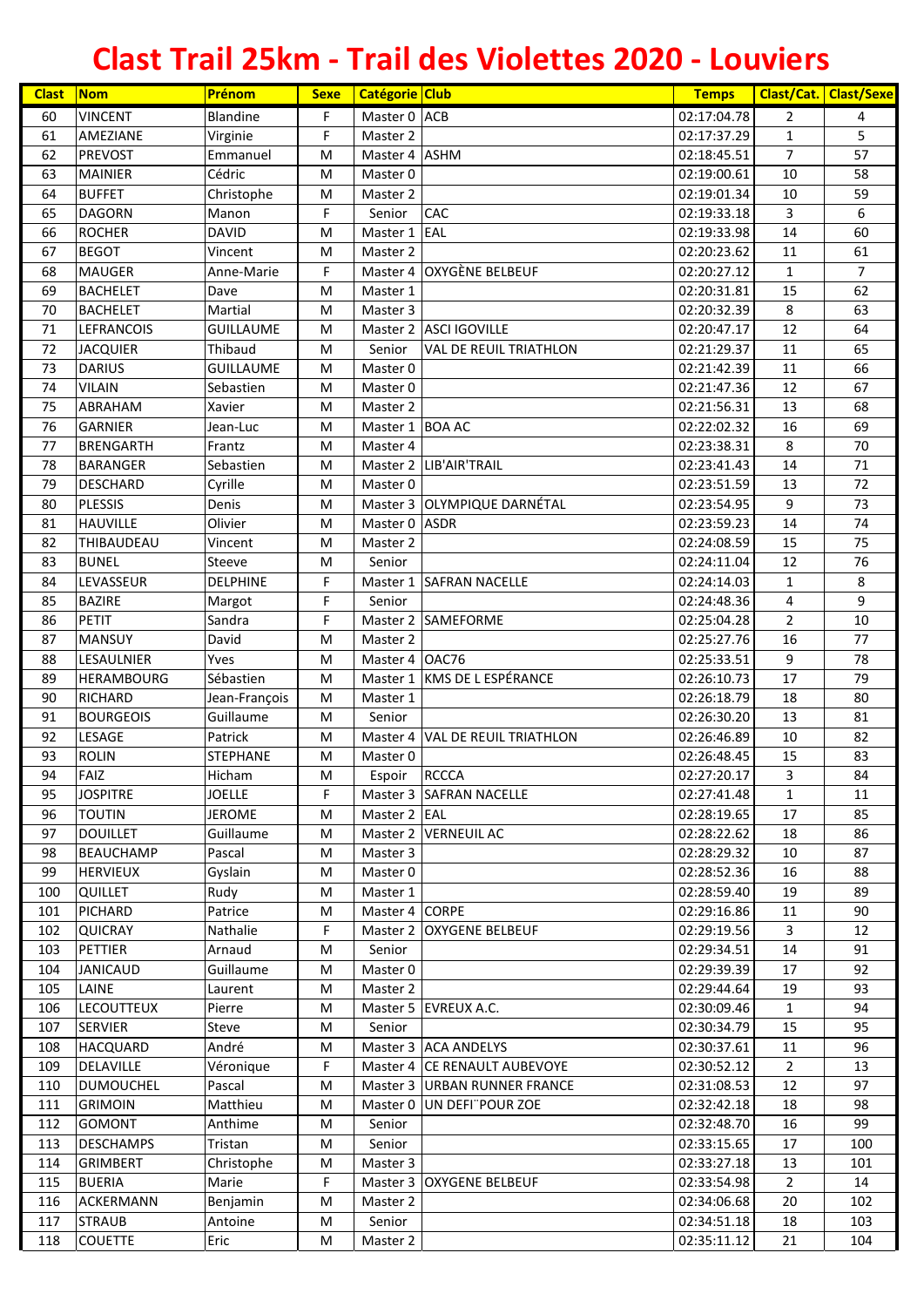| <b>Clast</b> | Nom                             | Prénom            | <b>Sexe</b> | <b>Catégorie Club</b>            |                                       | <b>Temps</b>               |                     | <b>Clast/Cat. Clast/Sexe</b> |
|--------------|---------------------------------|-------------------|-------------|----------------------------------|---------------------------------------|----------------------------|---------------------|------------------------------|
| 119          | <b>LEFEBVRE</b>                 | Vincent           | M           | Master 3 ASHM                    |                                       | 02:35:29.43                | 14                  | 105                          |
| 120          | CHAUVIDON                       | Eva               | F           |                                  | Master 0 REQUINS COURONNAIS TRIATHLON | 02:35:56.96                | 3                   | 15                           |
| 121          | <b>MOREL</b>                    | Laurent           | M           |                                  | Master 5 OLYMPIQUE DARNÉTAL           | 02:36:31.26                | $\overline{2}$      | 106                          |
| 122          | <b>GODIN</b>                    | Geoffrey          | M           | Master 0                         |                                       | 02:36:41.40                | 19                  | 107                          |
| 123          | <b>JAEGLE</b>                   | Sandra            | F           | Senior                           | <b>CCPBEUZEVILLAIS</b>                | 02:37:24.20                | 5                   | 16                           |
| 124          | <b>ROSELMAC</b>                 | Didier            | M           | Master 1                         |                                       | 02:37:36.75                | 20                  | 108                          |
| 125          | MINATCHY-PETCHY                 | Christian         | M           | Master 3 ASHM                    |                                       | 02:38:02.93                | 15                  | 109                          |
| 126          | <b>MERCIER</b>                  | Emmanuel          | м           | Master 0                         |                                       | 02:38:52.56                | 20                  | 110                          |
| 127          | <b>PITAVAL</b>                  | Emmanuel          | M           | Master 0                         |                                       | 02:39:10.40                | 21                  | 111                          |
| 128          | <b>DELACROIX</b>                | Christine         | F           |                                  | Master 4 RUNLIFE76                    | 02:39:13.36                | 3                   | 17                           |
| 129          | <b>CONDAMINET</b>               | <b>Bruno</b>      | M           | Master 3                         |                                       | 02:39:33.90                | 16                  | 112                          |
| 130          | <b>PROVOST</b>                  | Emmanuel          | M           | Master 2                         |                                       | 02:40:59.46                | 22                  | 113                          |
| 131          | <b>MENDES</b>                   | Patrice           | M           |                                  | Master 4 VAL DE REUIL AC              | 02:41:54.37                | 12                  | 114                          |
| 132          | <b>CARPENTIER</b>               | Fabrice           | M           | Master 3 ASHM                    |                                       | 02:42:09.40                | 17                  | 115                          |
| 133          | <b>VIEVARD</b>                  | Christian         | M           |                                  | Master 6 RUNLIFE76                    | 02:42:17.12                | $\mathbf{1}$        | 116                          |
| 134          | <b>TURCAS</b>                   | Frederic          | M           | Master 1                         |                                       | 02:42:44.51                | 21                  | 117                          |
| 135          | DELALONDRE                      | Max               | M           | Master 7                         |                                       | 02:43:23.62                | $\mathbf{1}$        | 118                          |
| 136          | <b>BACHELET</b>                 | Frederic          | M           |                                  | Master 0 TEAM RADICATRAIL             | 02:45:17.25                | 22                  | 119                          |
| 137          | <b>QUILLET</b>                  | Yann              | M           |                                  | Master 0 LES ANDELYS                  | 02:45:22.42                | 23                  | 120                          |
| 138          | <b>VANHOLDER</b>                | Fabien            | M           |                                  | Master 2  TEAM VAL EURE TRIATHLON     | 02:46:45.98                | 23                  | 121                          |
| 139          | <b>TERNISIEN</b>                | Olivier           | M           | Master 2                         |                                       | 02:47:37.62                | 24                  | 122                          |
| 140          | <b>CONTAMIN</b>                 | <b>BENOIT</b>     | M           |                                  | Master 2 TEAN MARKET                  | 02:49:57.06                | 25                  | 123                          |
| 141          | <b>LEMONNIER</b>                | Delphine          | F           | Master 0                         |                                       | 02:50:06.65                | 4                   | 18                           |
| 142          | <b>FROMENT</b>                  | Justine           | F           | Senior                           |                                       | 02:50:09.45                | 6                   | 19<br>124                    |
| 143          | <b>LEBON</b>                    | Bernard           | M           | Master 1 RCCCA                   |                                       | 02:51:24.51                | 22                  |                              |
| 144          | <b>LEMONNIER</b>                | Regis<br>Isabelle | M<br>F      | Master 2 RCCCA                   |                                       | 02:51:25.11                | 26                  | 125                          |
| 145<br>146   | <b>SANTOS</b><br><b>MARAVAL</b> | Delphine          | F           | Master 1 RCCCA<br>Master 1 RCCCA |                                       | 02:51:25.57<br>02:51:25.92 | $\overline{2}$<br>3 | 20<br>21                     |
| 147          | <b>BAUDRY</b>                   | Vincent           | M           |                                  | Master 1 OXYGENE BELBEUF              | 02:51:40.07                | 23                  | 126                          |
| 148          | <b>ZAPPELINI</b>                | Alain             | M           | Master 6                         |                                       | 02:53:10.54                | $\overline{2}$      | 127                          |
| 149          | <b>PORTE</b>                    | Valerie           | F           | Master 3                         |                                       | 02:55:47.17                | 3                   | 22                           |
| 150          | <b>PORTE</b>                    | Lise              | F           | Senior                           |                                       | 02:55:47.82                | $\overline{7}$      | 23                           |
| 151          | <b>BERNEDE</b>                  | Arnaud            | M           | Master 2 LDP                     |                                       | 02:57:48.26                | 27                  | 128                          |
| 152          | <b>BRIARD</b>                   | Sandrine          | F           | Master 1                         |                                       | 02:57:49.07                | 4                   | 24                           |
| 153          | FAIZ                            | Sylvie            | F           | Master 1 RCCCA                   |                                       | 02:58:34.12                | 5                   | 25                           |
| 154          | <b>EDIN</b>                     | Philippe          | М           |                                  | Master 4 US FORGIONNE ATHLETISME      | 02:58:55.17                | 13                  | 129                          |
| 155          | <b>FIDELIN</b>                  | Gerard            | M           |                                  | Master 6 ACA ANDELYS                  | 03:00:42.21                | 3                   | 130                          |
| 156          | LUGNE                           | <b>CYRIL</b>      | M           | Master 2                         |                                       | 03:02:20.12                | 28                  | 131                          |
| 157          | <b>NOQUET</b>                   | <b>ISABELLE</b>   | F           | Master 2                         |                                       | 03:02:20.64                | 4                   | 26                           |
| 158          | <b>MARTINET</b>                 | Veronique         | F           | Master 3 ASHM                    |                                       | 03:03:26.45                | 4                   | 27                           |
| 159          | <b>GAILLOT</b>                  | Frederic          | M           | Master 2 ASHM                    |                                       | 03:03:26.92                | 29                  | 132                          |
| 160          | <b>MARIE</b>                    | Pascal            | M           | Master 2 ASHM                    |                                       | 03:03:27.96                | 30                  | 133                          |
| 161          | <b>AGNERAY</b>                  | Marc              | М           | Master 4                         |                                       | 03:06:04.37                | 14                  | 134                          |
| 162          | <b>LECLERC</b>                  | Léo               | М           | Senior                           |                                       | 03:06:22.32                | 19                  | 135                          |
| 163          | <b>HUE</b>                      | Sebastien         | M           | Master 1                         |                                       | 03:06:23.67                | 24                  | 136                          |
| 164          | <b>CHAUVIN</b>                  | Angélique         | F           | Senior                           |                                       | 03:07:00.71                | 8                   | 28                           |
| 165          | <b>LECLERC</b>                  | Chloé             | F           | Senior                           |                                       | 03:07:01.64                | 9                   | 29                           |
| 166          | <b>DARDE</b>                    | Laurent           | М           | Master 4                         |                                       | 03:07:34.50                | 15                  | 137                          |
| 167          | CAZI                            | JEAN-DANIEL       | M           |                                  | Master 5 ASCI IGOVILLE                | 03:07:34.78                | 3                   | 138                          |
| 0            | <b>BOULANGER</b>                | Mathieu           | M           | Senior                           |                                       | 00:00:00.00                | 0                   | 0                            |
| 0            | <b>BRIERE</b>                   | <b>Bruno</b>      | M           | Master 3                         |                                       | 00:00:00.00                | 0                   | 0                            |
| $\mathsf 0$  | <b>DAGORN</b>                   | JEAN-MICHEL       | M           | Master 4 EAL                     |                                       | 00:00:00.00                | 0                   | 0                            |
| 0            | <b>DUMONT</b>                   | Pascal            | M           | Master 2 ASDR                    |                                       | 00:00:00.00                | 0                   | 0                            |
| 0            | <b>GOODLIFFE</b>                | MICKAEL           | M           |                                  | Master 1 SAFRAN NACELLE               | 00:00:00.00                | 0                   | 0                            |
| 0            | <b>GUERRIER</b>                 | Angelique         | F           | Master 1 ASHM                    |                                       | 00:00:00.00                | 0                   | 0                            |
| 0            | <b>HAILLET</b>                  | Fabrice           | М           | Master 3                         |                                       | 00:00:00.00                | 0                   | 0                            |
| 0            | <b>HOUSSIN</b>                  | Thierry           | M           | Master 3                         |                                       | 00:00:00.00                | 0                   | 0                            |
| 0            | LARDEUX                         | Christophe        | M           |                                  | Master 2 OXYGENE BELBEUF              | 00:00:00.00                | 0                   | 0                            |
| 0            | LENEZ                           | Emmanuel          | M           |                                  | Master 3 KMS DE L ESPÉRANCE           | 00:00:00.00                | 0                   | 0                            |